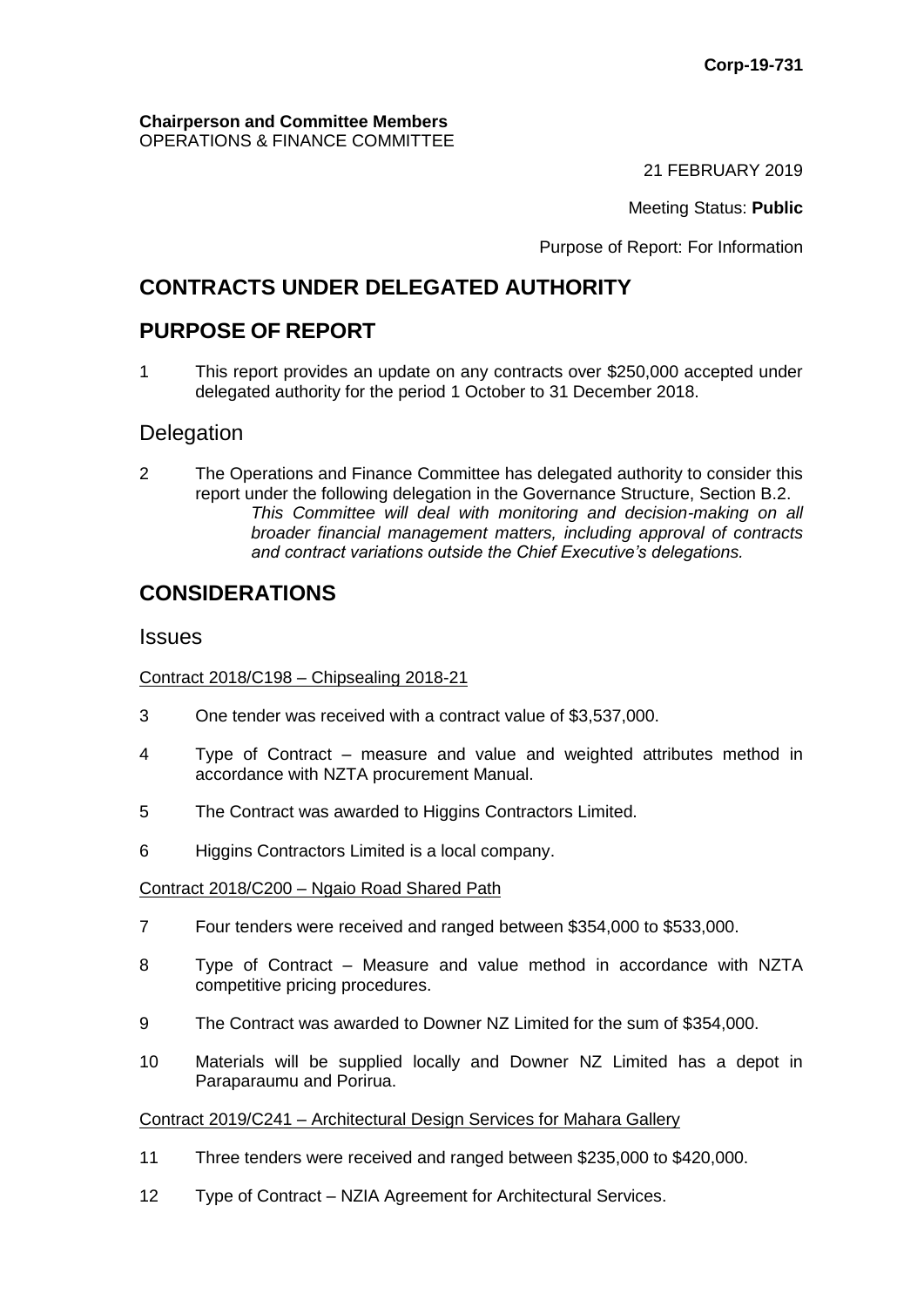- 13 The Contract was awarded to Athfield Architects Limited for the sum of \$252,000 plus disbursements.
- 14 All local content will be sourced from Wellington.

## **Considerations**

15 There are no legal, consultation and publicity considerations arising from this report.

## **SIGNIFICANCE OF DECISION**

16 The Council's significance policy is not triggered.

## **RECOMMENDATIONS**

17 That the Operations and Finance Committee notes there were three contracts accepted under delegated authority over \$250,000 for the period 1 October to 31 December 2018.

**Report prepared by: Approved for Submission by:**

**Jacinta Straker Chief Financial Officer**

**Mark de Haast Group Manager Corporate Services**

**Approved for Submission by:**

## **Sean Mallon Group Manager Infrastructure Services**

Appendix 1 Contracts over \$250,000 approved under delegated authority for 2017/18 year.